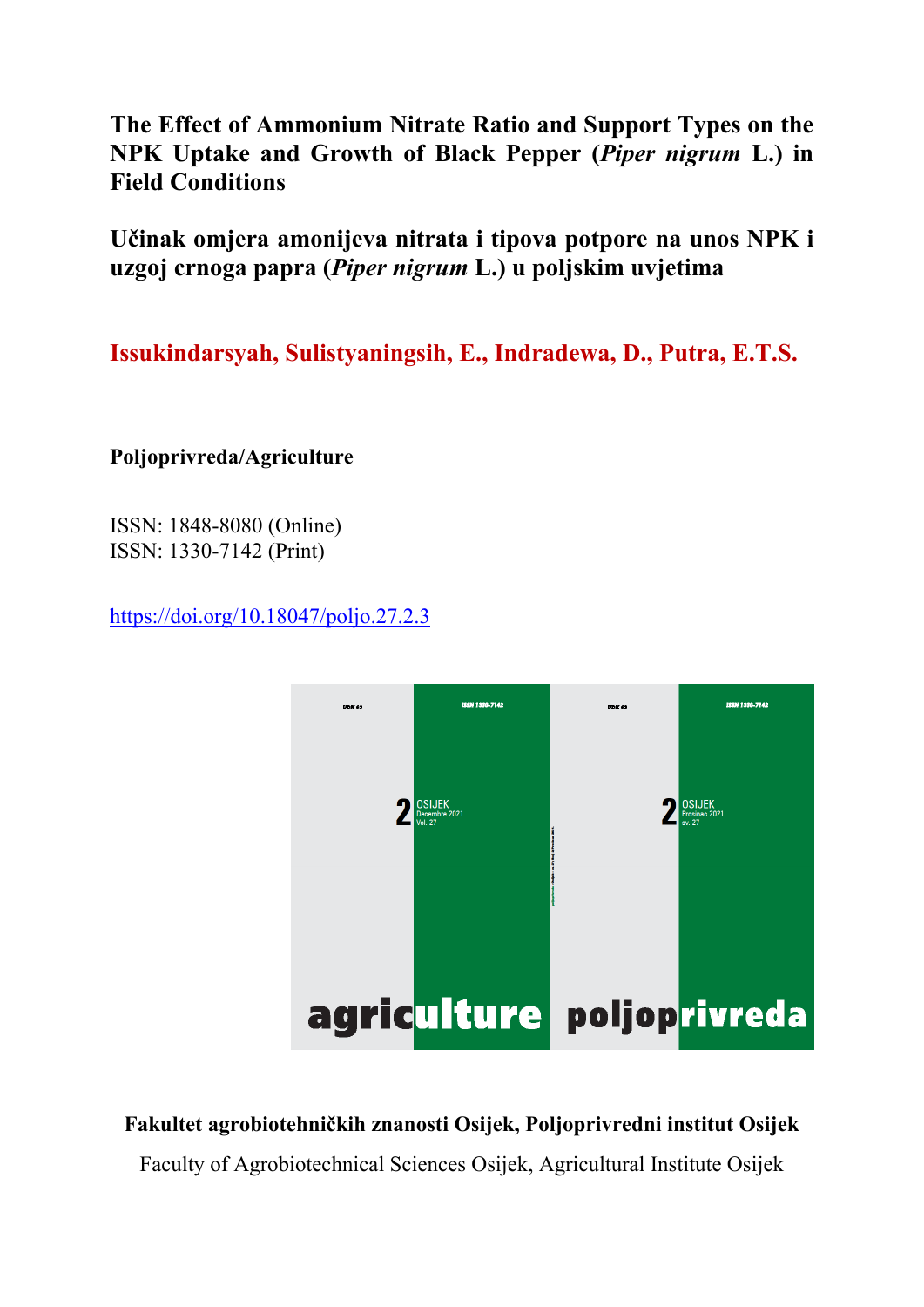# **THE EFFECT OF AMMONIUM NITRATE RATIO AND SUPPORT TYPES ON THE NPK UPTAKE AND GROWTH OF BLACK PEPPER (***Piper nigrum* **L.) IN FIELD CONDITIONS**

*Issukindarsyah(1), Sulistyaningsih, E.(2), Indradewa, D.(2), Putra, E.T.S.(2)*

Preliminary communication *Prethodno priopćenje*

#### **S UMMARY**

The study's objective was to determine the effect of the  $NO_3$ : NH<sub>4</sub>+ratio and types *of support on NPK uptake and pepper plant growth in field conditions. The study used a completely randomized block design with three replications. The first factor was the type of support, being the deadwood and living supports in the form of*  **Gliricidia sp.** *and* **Ceiba pentandra***. The second factor was the ratio of N fertilizer forms, which were 100% NO3 - , 100% NH4 +, 50% NO3 - :50% NH4 +, 75% NO3 - :25%*   $\textit{NH}_4{}^+$  and 25% NO<sub>3</sub> :75% NH<sub>4</sub><sup>+</sup>. The results have demonstrated that the uptake of N, *P, and K, as well as the plant growth, were not affected by the interaction of the N fertilizer form ratio with the types of support. In field conditions, the black pepper prefers the N fertilizer in the form of 50% NO3 - :50% NH4 +. The pepper plants that*  were given N fertilizer in a combination of 50% NO<sub>3</sub> :50% NH<sub>4</sub>+ have demonstrated *an N, P, and K uptake, and morphology and plant dry weight were higher than the ratio of other forms of N fertilizers.*

*Keywords: black pepper growth, N fertilizer form, NPK uptake, supports*

#### **INTRODUCTION**

Nitrogen (N) is an essential plant macronutrient. The N content in plant dry matter ranges from  $1.5 -$ 5% (Haynes, 2012). Nitrogen plays a role in various physiological, metabolic, and structural activities of plants such as cell building, protein building, cytoplasm, nucleic acids, and chlorophyll (Mengel et al., 2001). The important role of N for plants is often followed by the application of large amounts in cultivation practices, therefore the efficiency of using N fertilizer is low (Malhi et al., 2001). Furthermore, the use of inappropriate N fertilizers can cause environmental pollution (Fageria and Baligar, 2005). The selection of the use of N fertilizer forms can be one of the considerations for the efficiency of N fertilizer use (Wang et al., 2016). These are the most used forms of N in fertilizers and taken up by plants are ammonium (NH<sub>4</sub><sup>+</sup>) and nitrate (NO<sub>3</sub><sup>-</sup>). NH<sub>4</sub><sup>+</sup> and  $NO<sub>3</sub>$  ions are the most widely absorbed forms of N by plants. The uptake of NH $_4^+$  or NO $_3^{\text{-}}$  ions is influenced by internal plant factors such as species, cultivar, growth phase and environmental factors such as pH, concentrations of NH $_4^+$  and NO $_3^{\text{-}}$  (Xu et al., 2001). The species that grow adaptively in low pH soil or flooded land such as lowland rice prefer N in the form of  $\mathsf{NH}_4^+$ . Such plants are generally tolerant of  $NH_4^+$  poisoning (Britto and Kronzucker, 2002). In aerobic soils, high pH or dry land, adaptive growth of plants such as tobacco, corn and wheat prefer N in the form of NO $_3$  (Shi-Wei et al., 2007).

The use of NH $_4^+$  and NO $_3^{\texttt{-}}$  as a source of N fertilizer has so far only considered economic aspects, in that the two forms of N have different effects on plant growth and yield (Li et al., 2013). Plant preference for  $\mathsf{NH}_4^+$  and  $\mathsf{NO}_3^-$  can be individually (alone) or a combination of both. Walch-Liu et al. (2000) stated that tobacco plants that were applied to N in the form of  $\mathsf{NO_3^-}$  resulted in higher

*<sup>(1)</sup> Issukindarsyah, Ph. D. (kanggaisyah@gmail.com) – Kepulauan Bangka Belitung Assessment Institute for Agricultural Technology, Indonesian Agency for Agricultural Research and Development, Ministry of Agriculture, Jl. Mentok km. 4, 33134 Pangkal Pinang City, Indonesia; (2) Assoc. Prof. Endang Sulistyaningsih, Prof. Dr. DidikIndradewa, Asst. Prof. Eka Tarwaca Susila Putra–Universitas Gadjah Mada, Faculty of Agriculture, jl. Flora BulaksumurCatur Tunggal Karang Malang, 55281 Yogyakarta, Indonesia*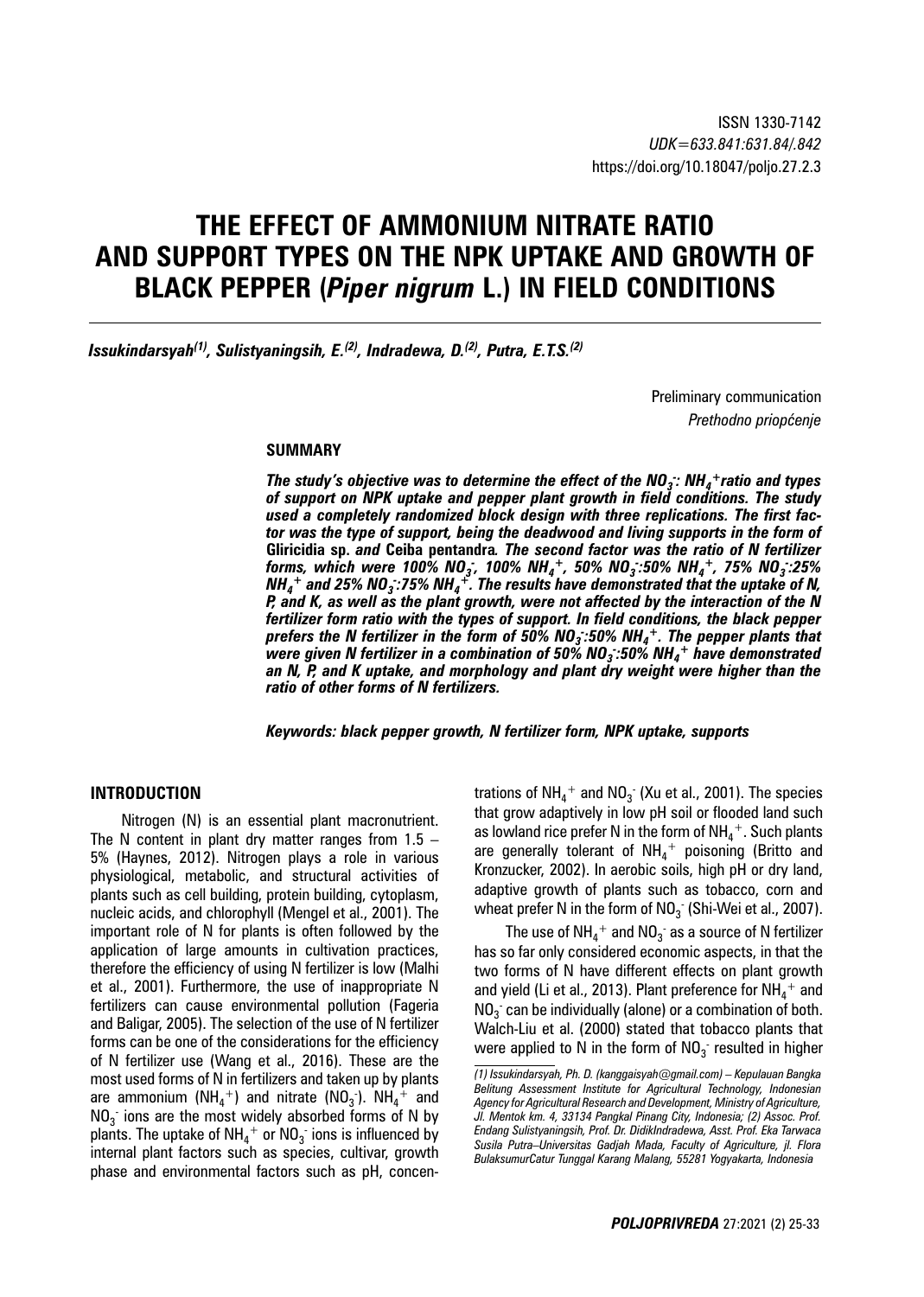wet biomass weight, leaf area, and leaf growth rate than those applied to N in the form of  $NH_4^+$ . Wheat crops obtained the best results if N fertilizer was given in the form of  $NO_3^-$  (Wang et al., 2015). In tomato plants, the combination of  $NH_4^+$  and  $NO_3$  (75: 25) showed higher root and shoot biomass and N uptake compared to the individual  $NH_4^+$  and  $NO_3^-$  applications (Dong et al., 2012). The form of N fertilizer also causes competition for uptake of cations and anions of plants including the uptake of phosphorus (P) and potassium (K) nutrients (Marshcner, 1995). P uptake is higher when applied to N in the form of  $NH_4^+$  compared to  $NO_3^-$  (Hoffmann et al., 1994) while K uptake is higher in N in the form of  $NO<sub>3</sub>$  (Zhang et al., 2010).

Black pepper is a climbing perennial plant responsive to fertilization, especially N. Black pepper using living support require higher N fertilizer than plants using non-living support (deadwood). The majority of black pepper farmers in Indonesia uses wooden pole. Zaubin et al. (1990) explained that growth and yield of pepper plants using living support were lower than plants using non-living support. Nutrient competition with live tree support is one of the factors that causes the growth and yield of plants using living support to be lower than non-living support (Wahid, 1984). It has an impact on the adoption of the use of living support by black pepper farmers in Indonesia is lower. Preference for the form of N fertilizer can reduce the level of competition between plants. Plants that have the same preference for the form of N fertilizer compete more strongly and vice versa compete less if they have different preferences. From the description above, it is very interesting to study related to the preference of N fertilizer for black pepper and live tree support which until now have not been known. The objective of the study was to determine the effect of the ratio of  $NO_3$  :  $NH_4{}^+$  and types of support on NPK uptake and black pepper growth in field conditions.

#### **MATERIAL AND METHODS**

The study was conducted in the KemujaVillage, MendobaratDistrict, Bangka District, Bangka Belitung Islands Province, from February to October 2018. The study used a factorial randomized complete block design with three replications. The factors tested were the types of support and the ratio of N fertilizer forms. The types of support tested were wooden pole, *Gliricidia*  sp., and *Ceiba pentandra*. The ratios of N fertilizers tested were 100% NO<sub>3</sub>, 100% NH<sub>4</sub><sup>+</sup>, 50% NO<sub>3</sub> + 50%  $NH_4^+$ , 75%  $NO_3^+ + 25% NH_4^+$ , and 25%  $NO_3^+ + 75%$  $NH_4^+$ . Source of  $NO_3^-$  fertilizer was  $\mathsf{KNO}_{3}$ ,  $\mathsf{NH_4}^+$  was ZA (ammonium sulphate) fertilizer and 50%  $\mathsf{NO_3^-}$   $+$ 50% NH4 + is calcium ammonium nitrate. *Gliricidia* sp., and *C. pentandra* tree support with a length of 150 cm were planted six months before the pepper plants were planted. Planting distance of support 2 x 2m, planting hole measuring 40x40x40 cm. The distance of the black pepper plant from the support is about 15 cm. Two weeks before planting, 2,500g of chicken manure was

applied and then mixed evenly in the planting hole. The 5-month-old Nyelungkup variety seeds were planted in the field with a population of 16 plants per treatment unit. Black pepper plants were fertilized according to Wahid (1984) at 300g of NPK (12:12:17) per plant per year which was divided into three applications every two months. NPK fertilizer (12:12:17) was converted into  $\mathsf{NH_4}^+$  and  $\mathsf{NO_3^-}$  (source ofN according to treatment), SP-36 and KCl. The first application of fertilization is 1/6 dose, the second 2/6 dose and the third 3/6 dose of the total amount of fertilizer given per plant per year. Observations of morphology, plant growth, levels and nutrient uptake ofN, P, and K were conducted at the end of the study, which was plants aged 8 months after planting. Leaf area and root length were observed using an area meter. The roots were cut 2-4 cm long then put into a plastic bag measuring 12 x 20 cm, the bag was filled with enough water then the roots are spread by shaking. Water was removed slowly by cutting the two corners of the closed bag. In order to spread the roots more evenly assisted by hand, the water was set until no more drips. The root length was read with the meter area at the "length" button position. Furthermore, the root length was converted using a predetermined standard. The standard size used copper wire with a diameter adjusted to the size of the root (Indradewa, 2002). For this observation, a wire with a diameter of pepper root and a length of 0.5–5 m was used. Readings were conducted starting from the smallest diameter of the shortest length to the largest diameter of the longest length. Wires of different diameters but of the same length should read nearly the same length. The actual wire length relationship curve is made as the X axis with the long reading as the Y axis. The result of the length reading for the roots was entered in the curve to get the actual root length. Root surface area per plant sample, after measuring the sample root length, read the root projection area at the "area" button position assuming the root, which is cylindrical, then the root projection area  $=$  2RP, where R is the radius, P is the root length. From this calculation, the value of R is obtained. The root surface area is the area of the cylindrical skin without a cap at both ends of the root, that is the circumference times the length of the root  $= 2\varpi$  RP. The root diameter is calculated by observing the root surface area to obtain a root diameter of 2R (Indradewa, 2001). The dry weight of leaves, stems, and branches, as well as that of the roots, was obtained by exposure in an oven at 65°C for 48 hours and then weighed using a digital scale until the weight was constant. The content of N, as well as that of P and K in the tissue, was analyzed using Kjeldahl and Morgan-Wolf methods following the procedures of the Institute for Soil Research, Indonesian Agency for Agricultural Research and Development, Ministry of Agriculture (Eviati and Sulaeman, 2009). Nitrogen, phosphorus and potassium uptake in the plant were obtained from the multiplication of N, P and K content with plant dry weight. Analysis of crop growth included: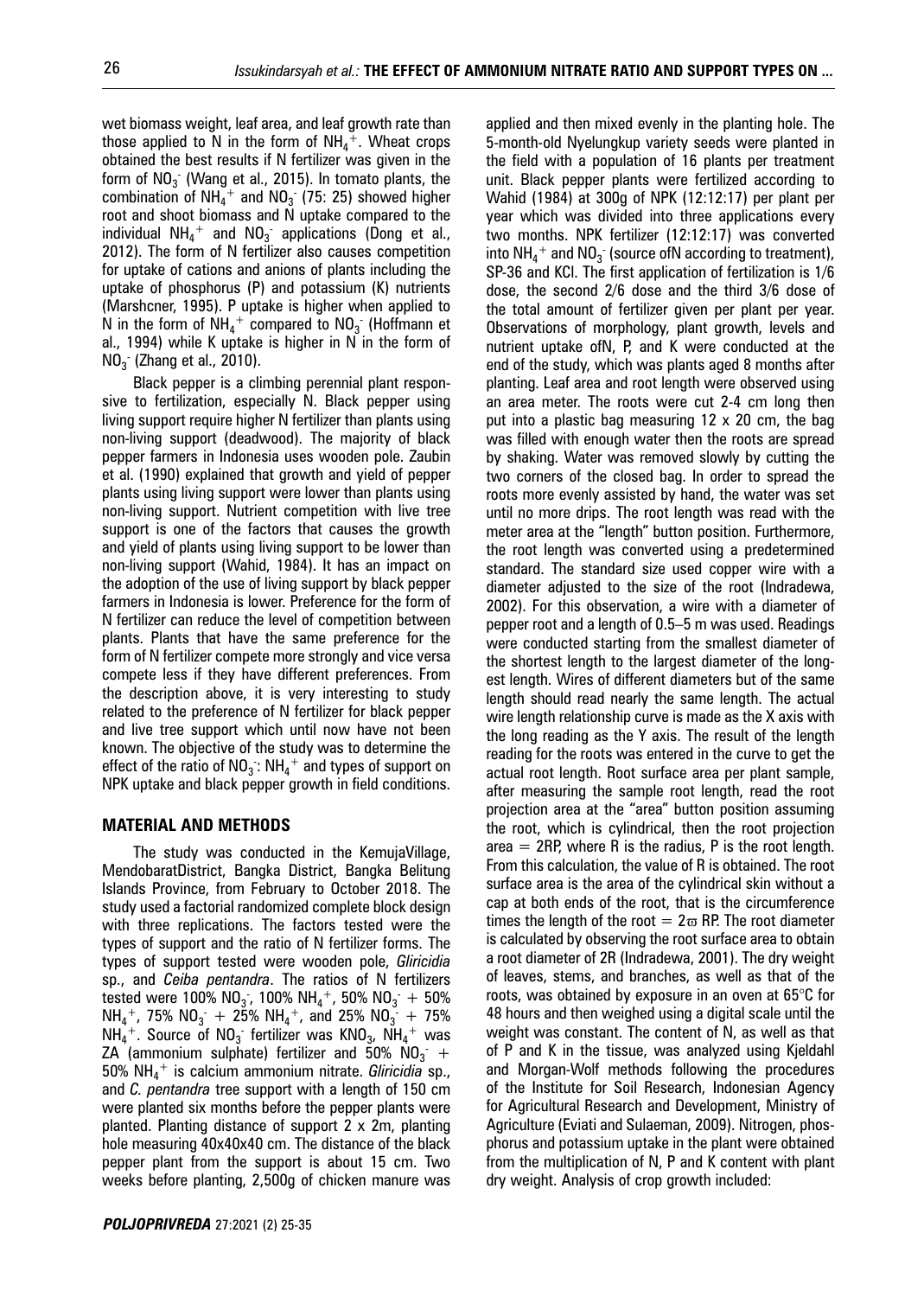Specific leaf area (SLA) was the leaf area in every leaf dry weight:

$$
SLA = \frac{La}{Lw} \, \text{cm}^2 \, \text{g}^{-1}
$$

Net assimilation rate (NAR) (g  $dm<sup>-2</sup>$  week<sup>-1</sup>) according to Gardner et al. (1991):

$$
NAR = \frac{(W2-W1)}{(T2-T1)} \times \frac{\ln La2 - \ln La1}{(La2 - La1)}
$$

Crop growth rate (CGR) (g  $m^{-2}$  week<sup>-1</sup>):

$$
\textit{CGR} = \frac{1}{\textit{Ga}} \times \frac{(\textit{W2-W1})}{(\textit{T2-T1})}
$$

where: La $-$  plant leaf area (cm<sup>2</sup>), Lw $-$ leaf weight (g), W1–plant dry weight at first observation (g);  $W_2$ –plant dry weight at second observation (g); La1– leaf area at first observation (dm<sup>2</sup>); La2– leaf area of second observation (dm2 ); T1– first observation time (week); T2– second observation time (week), Ga-land area  $(m^2)$ .

Data were statistically analyzed by an analysis of covariance (ANCOVA) to assess the interaction of two treatment factors and followed by the Tukey HSD test at a five-percent level if there was a significant difference among the treatments. The used covariance variables

were calcium (Ca) and sulfur (S). All the analyses were performed using the General Linear Model Procedure (PROC GlM) (SAS Institute Inc., 1990).

## **RESULTS AND DISCUSSION**

The results have demonstrated that there was no interaction between types of support and the ratio of N fertilizer forms to black pepper plants aged eight months after planting. The uptake of N, P, K, morphological characteristics and plant growth were significantly influenced by the type of support, while the type of ratio of the N shape did not give a significant effect.

#### **The effect of N fertilizer form ratio on the N, P, and K uptake and the black pepper growth**

Most of the nutrients needed by plants are absorbed from the roots. Plants with a good root system have optimal ability to absorb nutrients. The results showed that the length, diameter, and surface area of the roots when given N in the form of a combination of  $NH_4$ <sup>+</sup> with  $NO_3$  were greater than that given in the form of  $NH_4$ <sup>+</sup> or  $NO_3$  alone. However, the length, diameter and surface area of the roots showed no significant difference between the treatments for the ratio of the N fertilizers (Table 1).

#### **Table 1. Root length (cm), root diameter (cm), and root surface area (cm2 ) of black pepper on the types of supports and N fertilizer forms**

*Tablica 1. Duljina korijena (cm), promjer korijena (cm) i površina korijena (cm<sup>2</sup> ) crnoga papra na tipovima potpornja i oblicima N gnojiva*

| Treatment / Tretman                              | Root length / Duljina korijena | Root diameter / Promjer korijena | Root surface area / Površina korijena |  |  |  |  |
|--------------------------------------------------|--------------------------------|----------------------------------|---------------------------------------|--|--|--|--|
| Type of supports / Vrsta potpornja               |                                |                                  |                                       |  |  |  |  |
| Deadwood / Mrtvo drvo                            | 54.94a                         | 0.75a                            | 2.407.17a                             |  |  |  |  |
| Gliricidia sp.                                   | 22.08b                         | 0.72a                            | 998.29b                               |  |  |  |  |
| Ceiba pentandra                                  | 38.34b                         | 0.72a                            | 1,616.99b                             |  |  |  |  |
| Form of N fertilizers / Oblik N gnojiva          |                                |                                  |                                       |  |  |  |  |
| $NH4$ 100%                                       | 27.26a                         | 0.68a                            | 1.097.49a                             |  |  |  |  |
| $NH_4$ <sup>+</sup> 75%: $NO_3$ <sup>-</sup> 25% | 39.09a                         | 0.70a                            | 1,461.39a                             |  |  |  |  |
| $NH_4$ + 50%: $NO_3$ 50%                         | 47.29a                         | 0.80a                            | 2,366.94a                             |  |  |  |  |
| $NH4$ + 25%: NO <sub>3</sub> 75%                 | 39.67a                         | 0.71a                            | 1,917.92a                             |  |  |  |  |
| NO <sub>3</sub> 100%                             | 38.96a                         | 0.77a                            | 1,527.02a                             |  |  |  |  |
| Interaction / Medudielovanie                     | $\overline{\phantom{a}}$       | $\overline{a}$                   | l - 1                                 |  |  |  |  |

Note: The means in columns with different letters are significantly different at a five-percent level using the HSD Tukey test, (-) = no interaction

*Opaska: srednje vrijednosti u stupcima s različitim slovima značajno su različite na razini od 5 %, uz korištenje Tukeyeva HSD testa, (-) = nema međudjelovanja*

#### **N, P, and K uptake**

Nutrient uptake of N, P, and K was only influenced by the ratio of N fertilizer form, which was the differentiating factor. The results have proven that the lowest N nutrient uptake was in the form of 100% N fertilizer. There was a tendency that pepper plants liked the N fertilizer in the form of a combination of  $\mathsf{NH_4}^+$  and  $\mathsf{NO_3^-}.$ It was indicated by a lower N uptake if the plants were fertilized with  $NH_4^+$  or  $NO_3^-$  alone, compared to the combination of the two. If plants were fertilized with

 $NH_4$ <sup>+</sup> or  $NO_3$  only, the N uptake was higher when fertilized with  $NH_4^+$  than  $NO_3$ . The highest N uptake when fertilized with  $NH_4^+$  50%:  $NO_3$  50%. This result was in line with Mengel and Kirkby's (1987) statement that the rate of N uptake was higher if N fertilizer is given in the form of  $NH_4^+$  and  $NO_3^-$  together. However, until the plants were eight months old after planting, the ratio of the forms of N fertilizers did not have a significant effect on the plant's N uptake in the leaves, branches, and roots (Table 2). Contrary to 100% of  $NH_4^+$  fertilizer, the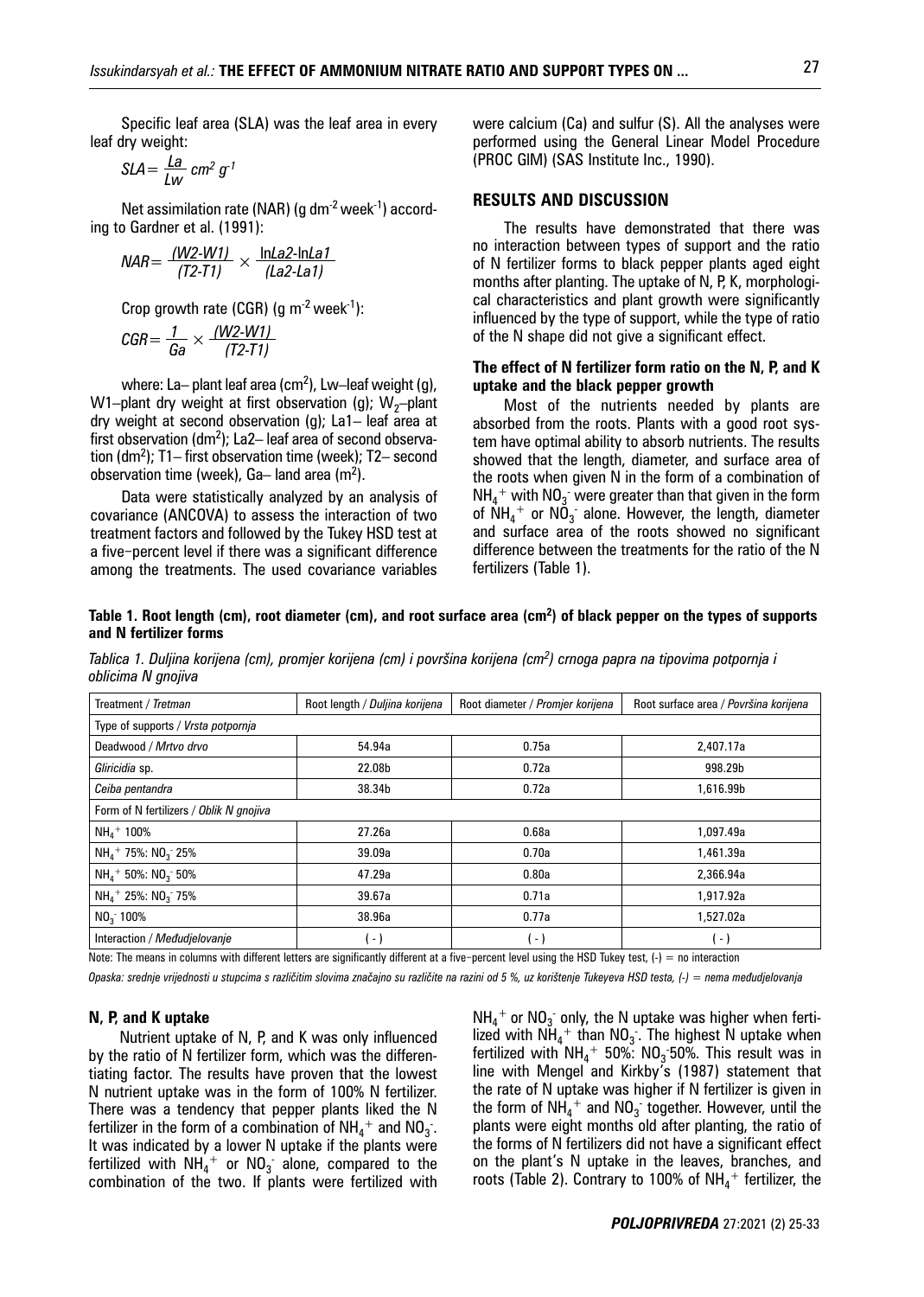N uptake in the leaves at 100%  $NO_{3}^-$  was similar to all ratios in the form of N fertilizer.

The form of N fertilizer can stimulate or inhibit the uptake of P and K. The results of P analysis of plant tissue have demonstrated that the P uptake was not significantly different between various ratios of N fertilizer forms. P uptake at the ratio of  $NH_4$ <sup>+</sup> 50%:  $NO_3$ 50% was higher than the ratio of other N fertilizer forms, as was a higher K uptake at the ratio of NH $_4^+$  50%: NO $_3^{\circ}$  50% (Table 4). K

uptake was higher in the N fertilizer in the form of  $NO_3$ than that of  $NH_4^+$  and, conversely, the K uptake in  $NH_4^+$ fertilizer was lower than the  $\mathsf{NO}_3$  . The K and  $\mathsf{NH_4}^+$ uptakes compete with each other, different than the  $NO<sub>3</sub>$  facilitated K uptake. The P uptake competes with  $NO<sub>3</sub>$  and reinforces each other with  $NH_4^+$  fertilizers. In addition, according to Marschner (1985),  $\text{NH}_4{}^+$  and  $\text{NO}_3{}^-$  affect the cell pH and rhizosphere pH. pH is one of the factors that affect the absorption rate of cations and anions.

**Table 2. Nitrogen (g plant-1), phosphorus (g plant-1), and potassium (g plant-1) uptake in root, branches, leaf and total of black pepper on type of supports and form of N fertilizer**

| Table 2. Unos dušika (g biljka <sup>-1</sup> ), fosfora (g biljka <sup>-1</sup> ) i kalija (g bijlka <sup>-1</sup> ) u korijenu, granama i listu te ukupna količina crnoga |  |  |
|----------------------------------------------------------------------------------------------------------------------------------------------------------------------------|--|--|
| papra na tipu potpornja i obliku N gnojiva                                                                                                                                 |  |  |

|                                         | Nitrogen uptake / Unos dušika |                    | Phosphorus uptake / Unos fosfora |                   |                          | Potassium uptake /Unos kalija |                    |                        |                    |
|-----------------------------------------|-------------------------------|--------------------|----------------------------------|-------------------|--------------------------|-------------------------------|--------------------|------------------------|--------------------|
| Treatment / Tretman                     | Root<br>/Korijen              | Branch /<br>Grana  | Leaf<br>' List                   | Root<br>/ Korijen | <b>Branch</b><br>' Grana | Leaf<br>' List                | Root<br>Korijen    | <b>Branch</b><br>Grana | Leaf<br>' List     |
| Type of supports / Vrstapotpornja       |                               |                    |                                  |                   |                          |                               |                    |                        |                    |
| Deadwood / Mrtvo drvo                   | 0.134a                        | 0.748a             | 0.916a                           | 0.003a            | 0.048a                   | 0.150a                        | 0.209a             | 1.414a                 | 0.763a             |
| Gliricidia sp.                          | 0.048b                        | 0.380 <sub>b</sub> | 0.457 <sub>b</sub>               | 0.001a            | 0.025a                   | 0.062 <sub>b</sub>            | 0.076 <sub>b</sub> | 0.745 <sub>b</sub>     | 0.375 <sub>b</sub> |
| Ceiba pentandra                         | 0.072 <sub>b</sub>            | 0.602 <sub>b</sub> | 0.617 <sub>b</sub>               | 0.001a            | 0.048a                   | 0.104 <sub>b</sub>            | 0.112 <sub>b</sub> | 1.01 <sub>b</sub>      | 0.506 <sub>b</sub> |
| Form of N fertilizers / Oblik N anoiiva |                               |                    |                                  |                   |                          |                               |                    |                        |                    |
| $NHA$ + 100%                            | 0.047a                        | 0.472a             | 0.486 <sub>b</sub>               | 0.001a            | 0.026a                   | 0.075a                        | 0.082a             | 0.642a                 | 0.388b             |
| $NH_4$ + 75%: NO <sub>3</sub> 25%       | 0.076a                        | 0.549a             | 0.635ab                          | 0.001a            | 0.034a                   | 0.067a                        | 0.101a             | 1.015a                 | 0.494ab            |
| $NHa$ + 50%: NO <sub>2</sub> 50%        | 0.129a                        | 0.682a             | 0.877a                           | 0.004a            | 0.051a                   | 0.134a                        | 0.211a             | 1.248a                 | 0.681a             |
| $NH_4$ + 25%: $NO_3$ 75%                | 0.107a                        | 0.472a             | 0.679ab                          | 0.002a            | 0.048a                   | 0.124a                        | 0.155a             | 1.205a                 | 0.594ab            |
| $NO3$ 100%                              | 0.075a                        | 0.609a             | 0.641ab                          | 0.002a            | 0.041a                   | 0.127a                        | 0.116a             | 1.164a                 | 0.582ab            |
| Interaction / Medudielovanie            | - 1                           | - 1                | $-1$                             | - 1               | $-1$                     | $-1$                          | $-1$               | $\overline{a}$         | $( - )$            |

Note: The means in columns with different letters are significantly different at a five-percent level using the HSD Tukey test, (-) = no interaction *O paska: srednje vrijednosti u stupcima s različitim slovima značajno su različite na razini od 5 %, uz korištenje Tukeyeva HSD testa, (-) = nema međudjelovanja*

#### **Net assimilation rate (NAR) and crop growth rate (CGR)**

The various ratio in the form of N fertilizer did not generate a significant impact on NAR, but it was significantly different on the CGR. A CGR with the ratio of high  $NH_4^+$  was lower than that in the ratio of lower  $NH_4^+$ .

Therefore, the lowest CGR was recorded at 100%  $NH_4^+$ , and it was significantly different. The application of N fertilizer with ratio of 50%  $NH_4^+$ :50%  $NO_3^-$  produced the highest CGR, but it was not significantly different from that of 25% NH<sub>4</sub><sup>+</sup>:75% NO<sub>3</sub><sup>-</sup> or 100% NO<sub>3</sub><sup>-</sup> (Table 3).

## **Table 3. Net assimilation rate (NAR) (mg dm-2 week-1) and crop growth rate (CGR) (g dm-2 week-1) of black pepper on type of supports and form of N fertilizer**

*Tablica 3. Neto*‒*stopa asimilacije (NAR) (mg dm-2 tjedan-1) i stopa rasta biljke (CGR) (g dm-2 tjedan-1) crnoga papra na tipu potpornja i obliku N gnojiva*

| Treatment / Tretman                              | <b>NAR</b>        | C G R             |  |  |  |  |  |
|--------------------------------------------------|-------------------|-------------------|--|--|--|--|--|
| Type of supports / Vrsta potpornja               |                   |                   |  |  |  |  |  |
| Deadwood / Mrtvo drvo                            | 3.45a             | 6.78a             |  |  |  |  |  |
| Gliricidia sp.                                   | 2.01 <sub>b</sub> | 2.78b             |  |  |  |  |  |
| Ceiba pentandra                                  | 2.27ab            | 4.15b             |  |  |  |  |  |
| Form of N fertilizers / Oblik N gnojiva          |                   |                   |  |  |  |  |  |
| $NHA$ + 100%                                     | 2.78a             | 3.14b             |  |  |  |  |  |
| $NH_4$ <sup>+</sup> 75%: $NO_3$ <sup>-</sup> 25% | 1.62a             | 3.14 <sub>b</sub> |  |  |  |  |  |
| $NH_4$ <sup>+</sup> 50%: $NO_3$ <sup>-</sup> 50% | 3.38a             | 6.69a             |  |  |  |  |  |
| $NH_4$ <sup>+</sup> 25%: $NO_3$ <sup>-</sup> 75% | 2.49a             | 5.09ab            |  |  |  |  |  |
| $NO3$ 100%                                       | 2.49a             | 4.78ab            |  |  |  |  |  |
| Interaction / Medudjelovanje                     | ( - )             | $\overline{a}$    |  |  |  |  |  |

Note: The means in columns with different letters are significantly different at a five-percent level using the HSD Tukey test,  $(-) =$  no interaction

*Opaska: srednje vrijednosti u stupcima s različitim slovima značajno su različite na razini od 5 %, uz korištenje Tukeyeva HSD testa, (-) = nema međudjelovanja*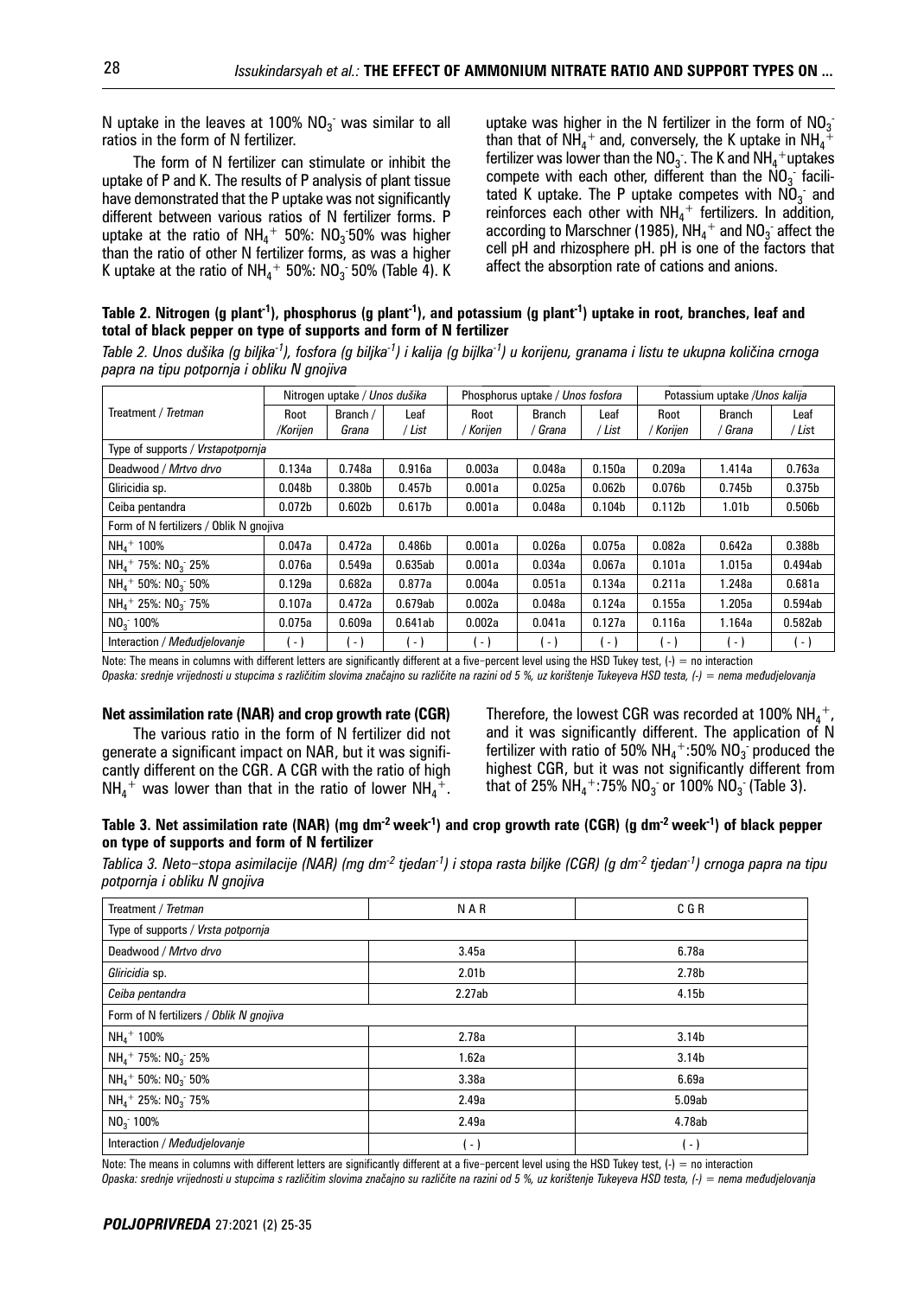#### **Plant morphology**

The results showed that the CGR affected leaf formation but had no effect on branch formation (Table 4 and Table 5). The length and number of orthotopic branches and the number and length of plagiotropic branches were not significantly different between the ratio forms of N fertilizer. The same results were also shown in the number of leaves, while the SLW and SLA were not significantly different between the ratio of N

fertilizer forms. However, the ratio of N fertilizer forms had a significant effect on the leaf area. The lowest leaf area was found in the  $NH<sub>4</sub>$ + treatment of 100%, while the highest leaf area was found in the  $NH<sub>4</sub> + 50$ %:  $NO<sub>3</sub>$ -50% ratio but it was not significantly different from the application of N fertilizer in the form of  $NH_4+100\%$ . These results inform that 100%  $NH<sub>4</sub>$  + can inhibit the cell development, especially in leaves.

#### **Table 4. Length (cm), and number of orthotropic branches and the number and length (cm) of plagiotropic branches of black pepper on the type of supports and the forms of N fertilizers**

*Tablica 4. Duljina (cm) i broj ortotropskih grana te broj i duljina (cm) plagiotropskih grana crnoga papra na tipu potpornja i obliku N gnojiva*

| <b>Treatment</b>                       | Length<br>of orthotropic branches<br>Duljina ortotropskih grana | Number<br>of orthotropic branches<br>/ Broj ortotropskih grana | Number<br>of plagiotropic branches<br>Broj plagiotropskih grana | Length<br>of plagiotropic branches<br>' Duljina plagiotropskih grana |  |  |  |
|----------------------------------------|-----------------------------------------------------------------|----------------------------------------------------------------|-----------------------------------------------------------------|----------------------------------------------------------------------|--|--|--|
| Type of supports / Vrsta potpornja     |                                                                 |                                                                |                                                                 |                                                                      |  |  |  |
| Deadwood / Mrtvo drvo                  | 150.66a                                                         | 2.26a                                                          | 20.03a                                                          | 30.45a                                                               |  |  |  |
| Gliricidia sp.                         | 133.24a                                                         | 1.99a                                                          | 14.45b                                                          | 25.87b                                                               |  |  |  |
| Ceiba pentandra                        | 143.57a                                                         | 2.31a                                                          | 17.15b                                                          | 28.06ab                                                              |  |  |  |
| Form of N fertilizer / Oblik N gnojiva |                                                                 |                                                                |                                                                 |                                                                      |  |  |  |
| $NHA$ + 100%                           | 132.54a                                                         | 2.14a                                                          | 16.26a                                                          | 26.78a                                                               |  |  |  |
| $NH4$ + 75%: NO <sub>3</sub> 25%       | 138.86a                                                         | 1.82a                                                          | 15.82a                                                          | 28.15a                                                               |  |  |  |
| $NH_4$ + 50%: $NO_3$ 50%               | 156.78a                                                         | 2.28a                                                          | 19.71a                                                          | 28.97a                                                               |  |  |  |
| $NH_4$ + 25%: NO <sub>3</sub> 75%      | 141.37a                                                         | 2.30a                                                          | 18.71a                                                          | 27.46a                                                               |  |  |  |
| NO <sub>3</sub> 100%                   | 142.89a                                                         | 2.39a                                                          | 16.55a                                                          | 29.28a                                                               |  |  |  |
| Interaction / Medudielovanie           | $-1$                                                            | ( - )                                                          | $\overline{a}$                                                  | - )                                                                  |  |  |  |

Note: The means in columns with different letters are significantly different at five-percent level using the HSD Tukey test, (-) = no interaction

*Opaska: srednje vrijednosti u stupcima s različitim slovima značajno su različite na razini od 5 %, uz korištenje Tukeyeva HSD testa, (-) = nema međudjelovanja*

#### **Table 5. Leaf number, leaf area, specific leaf weight (SLW) (mg cm-2) and specific leaf area (SLA) (cm2 g-1) of black pepper on type of supports and form of N fertilizers**

*Tablica 5. Broj listova, površina lista, specifična težina lista (SLW) (mg cm-2) i specifična površina lista (SLA) (cm2 g-1) crnoga papra na tipu potpornja i obliku N gnojiva*

| Treatment / Tretman                              | Leaf number/ Broj listova | Leaf area/ Površina lista | <b>SLW</b>      | SLA               |  |  |  |  |
|--------------------------------------------------|---------------------------|---------------------------|-----------------|-------------------|--|--|--|--|
| Type of supports / Vrsta potpornja               |                           |                           |                 |                   |  |  |  |  |
| Deadwood / Mrtvo drvo                            | 173.72a                   | 4,198.81a                 | 8.92a           | 114.69a           |  |  |  |  |
| Gliricidia sp.                                   | 95.32b                    | 2,255.42b                 | 8.59a           | 119.34a           |  |  |  |  |
| Ceiba pentandra                                  | 133.32b                   | 3,040.42b                 | 8.22a           | 123.85a           |  |  |  |  |
| Form of N fertilizers / Oblik N gnojiva          |                           |                           |                 |                   |  |  |  |  |
| $NH4$ + 100%                                     | 121.85a                   | 2,432.95b                 | 8.13a           | 125.89a           |  |  |  |  |
| $NH_4$ <sup>+</sup> 75%: $NO_3$ <sup>-</sup> 25% | 125.43a                   | 2,900.43ab                | 8.35a           | 125.29a           |  |  |  |  |
| $NH_4$ <sup>+</sup> 50%: $NO_3$ 50%              | 161.95a                   | 4,107.87a                 | 8.49a           | 119.92a           |  |  |  |  |
| $NH_4$ <sup>+</sup> 25%: $NO_3$ <sup>-</sup> 75% | 124.27a                   | 3,391.95ab                | 8.71a           | 115.55a           |  |  |  |  |
| $NO3$ 100%                                       | 126.35a                   | 2,990.71ab                | 9.23a           | 109.82a           |  |  |  |  |
| Interaction / Medudielovanie                     | н.                        | $\blacksquare$            | $\vert - \vert$ | $\left( -\right)$ |  |  |  |  |

Note: The mean in columns with different letters are significantly different at five-percent level using the HSD Tukey test, (-) = no interaction

*O paska: srednje vrijednosti u stupcima s različitim slovima značajno su različite na razini od 5 %, uz korištenje Tukeyeva HSD testa, (-) = nema međudjelovanja*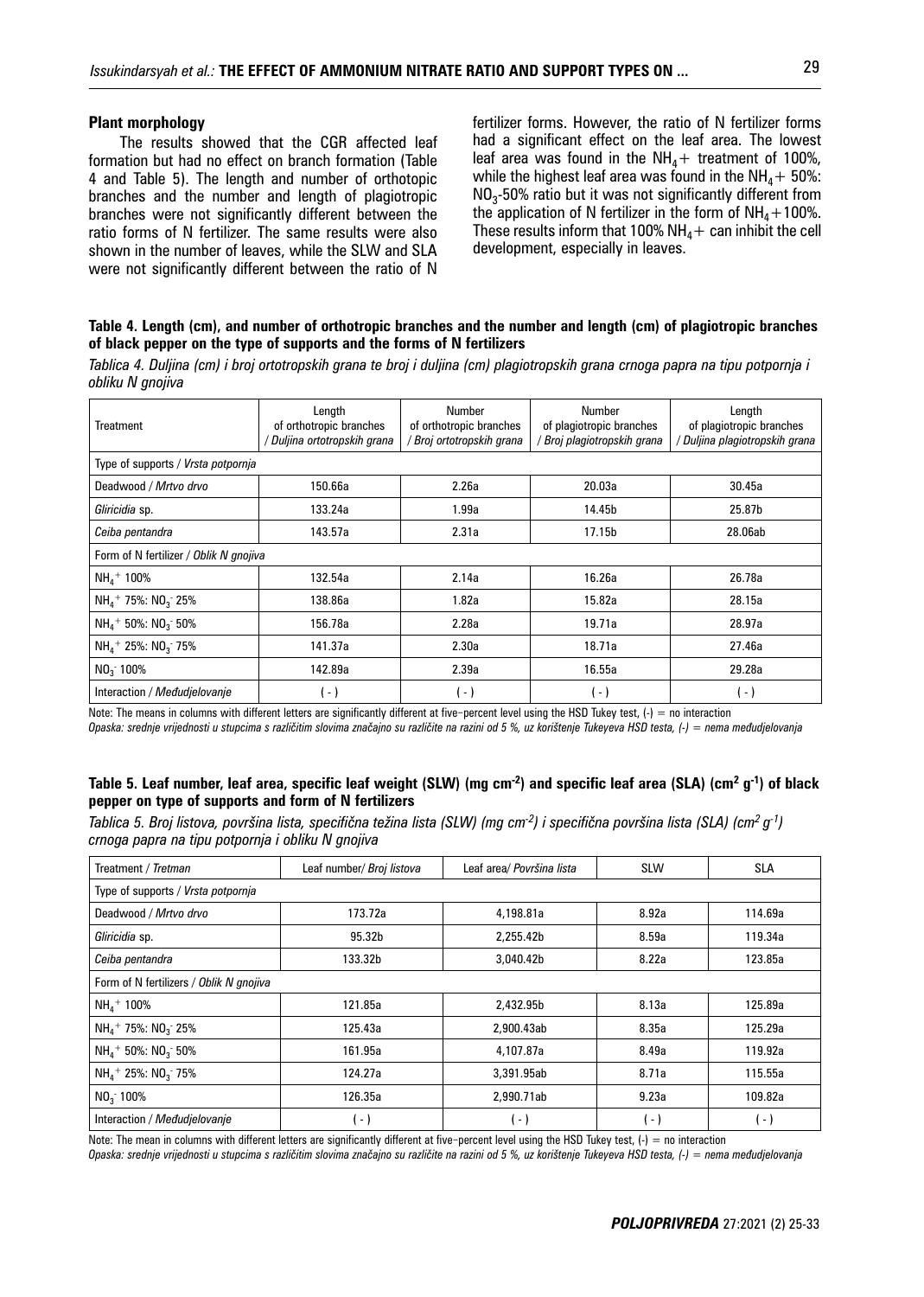#### **Plant dry weight**

The dry weight of leaf, root branch, and total plant dry weight were significantly affected by the various ratio in the form of N fertilizer. The results revealed that plant dry weight was lower under the higher ratio of NH<sub>4</sub><sup>+</sup> 100%; however, the application of NO<sub>3</sub> 100% did not produce maximum plant dry weight. The highest plant dry weight was found on the ratio of  $NH_4^+$ 50%:  $NO_3$  50%, but it was not significantly different than other ratios in the N form excluding  $NH_4^+$  100%, indicating a significant difference (Table 6). The plant dry weight under the application of  $NH_4^+$  100% fertilizer was smaller. This was parallel to the study of Haynes (2012), documenting that a plant with the N fertilizer in the form of  $NH_4^+$  and  $NO_3$  has produced a higher plant dry weight when compared to that of a separate application of  $NH_4^+$  and  $NO_3^-$ . However, the optimum ratio was not similar to each plant species and each plant growth stage (Li et al., 2013).

**Table 6. Leaves (g), branches (g), root (g), total dry weight (g) and root shoot ratio of black pepper on type of supports and form of N fertilizers**

*Tablica 6. Listovi (g), grane (g), korijen (g), ukupna suha masa (g) te omjer korijenskih izdanaka crnoga papra na tipu potpornja i obliku N gnojiva*

| Treatment / Tretman                              | Leaf / List       | <b>Branches</b><br>/ Grane | Root<br>/ Korijen | Total / Ukupno | Root shoot<br>' Korijenski izdanci |  |  |
|--------------------------------------------------|-------------------|----------------------------|-------------------|----------------|------------------------------------|--|--|
| Type of supports / Vrsta potpornja               |                   |                            |                   |                |                                    |  |  |
| Deadwood / Mrtvo drvo                            | 36.73a            | 47.44a                     | 8.04a             | 92.21a         | 0.09a                              |  |  |
| Gliricidia sp.                                   | 18.85b            | 26.48b                     | 3.14 <sub>b</sub> | 48.47b         | 0.07a                              |  |  |
| Ceiba pentandra                                  | 24.75b            | 34.69b                     | 5.46ab            | 64.90b         | 0.09a                              |  |  |
| Form of N fertilizers/ Oblik N gnojiva           |                   |                            |                   |                |                                    |  |  |
| $NHA$ + 100%                                     | 19.11b            | 24.55b                     | 3.14 <sub>b</sub> | 46.79b         | 0.07a                              |  |  |
| $NH_4$ <sup>+</sup> 75%: $NO_3$ <sup>-</sup> 25% | 24.83ab           | 35.19ab                    | 4.50ab            | 64.53ab        | 0.08a                              |  |  |
| $NH_4$ <sup>+</sup> 50%: NO <sub>3</sub> 50%     | 33.24a            | 44.47a                     | 7.98a             | 86.69a         | 0.09a                              |  |  |
| $NH_4$ + 25%: $NO_3$ 75%                         | 28.45ab           | 37.58ab                    | 6.88ab            | 72.91ab        | 0.10a                              |  |  |
| $NO3$ 100%                                       | 27.26ab           | 39.22ab                    | 5.23ab            | 71.71ab        | 0.08a                              |  |  |
| Interaction / Medudjelovanje                     | $\left( -\right)$ | $-1$                       | $\overline{a}$    | - )            | . - )                              |  |  |

Note: Mean in column with different letters are significantly different at 5% level using HSD Tukey test,  $(-) =$  No interaction

*Opaska: srednje vrijednosti u stupcima s različitim slovima značajno su različite na razini od 5 %, uz korištenje Tukeyeva HSD testa, (-) = nema međudjelovanja*

#### **The effect of support types on N, P, K uptake and growth of black pepper**

The growth of plant roots is influenced by biophysical conditions in the soil. The use of living support has inhibited the root growth of black pepper plants. The black pepper plants' root length and root area using living support were smaller and significantly different from the plants using wooden poles. There was no significant difference between the length and root surface area of black pepper plants using *C. pentandra*  and *Gliricidia* sp. (Table 1). However, percentual value of a decrease in root growth of black pepper plants using *Gliricidia* sp. on a control (wooden pole), i.e., the black pepper plants using the wooden poles, was higher than in the plants using the *C. pentandra* poles. The percentage reduction in root length and root surface area of pepper plants using *Gliricidia sp.* was 57.99% and 55.74%, respectively, while in the plants using *C. pentandra*it amounted to 32.82% and 38.44%, respectively. The decrease in root length and surface area had an impact on a lower plant nutrient uptake. Therefore, a low nutrient uptake was a limiting factor for the plant growth, signifying smaller root length and surface area.

#### **N, P, and K uptake**

The results showed that the accumulation of N, P, and K in roots, branches, leaves and total dry plant weight was as listed in Table 2. The distribution of N in roots, branches, and leaves ranged from 5.0-7.5%, 41.00-46.70% and 47.0-51.50%, respectively. Potassium distribution in roots, branches, and leaves ranged from 1.0-1.50%, 23.0-32.65% and 67.0%-75.12%, respectively, while K ranged from 6.5-8.85%, 59.0-62.4% and 31.0-32.0%. Tree support *Gliricidia* sp. and *C. pentandra* competed to absorb N, P, and K nutrients, indicated by alower total N, P, and K nutrient uptake of black pepper plants when compared to the black pepper plants using wooden poles. A total absorption of N, P, and K nutrients from black pepper plants using *Gliricidia sp.* was not significantly different than the one using the *C. pentandra*. However, the uptake of N, P, and K of black pepper plants using *Gliricidia* sp*.* decreased greater than that of the *C. pentandra*. The magnitude of the decrease in N, P, and K uptake of black pepper plants using *Gliricidia*  sp. amounted to 48.57%, 53.66%, and 47.37%, respectively, while the decline in plants using *C. pentandra* was 33.27%, 31.22%, and 38.53%, respectively. Wahid et al (2004) reported that the N (urea) uptake of black pepper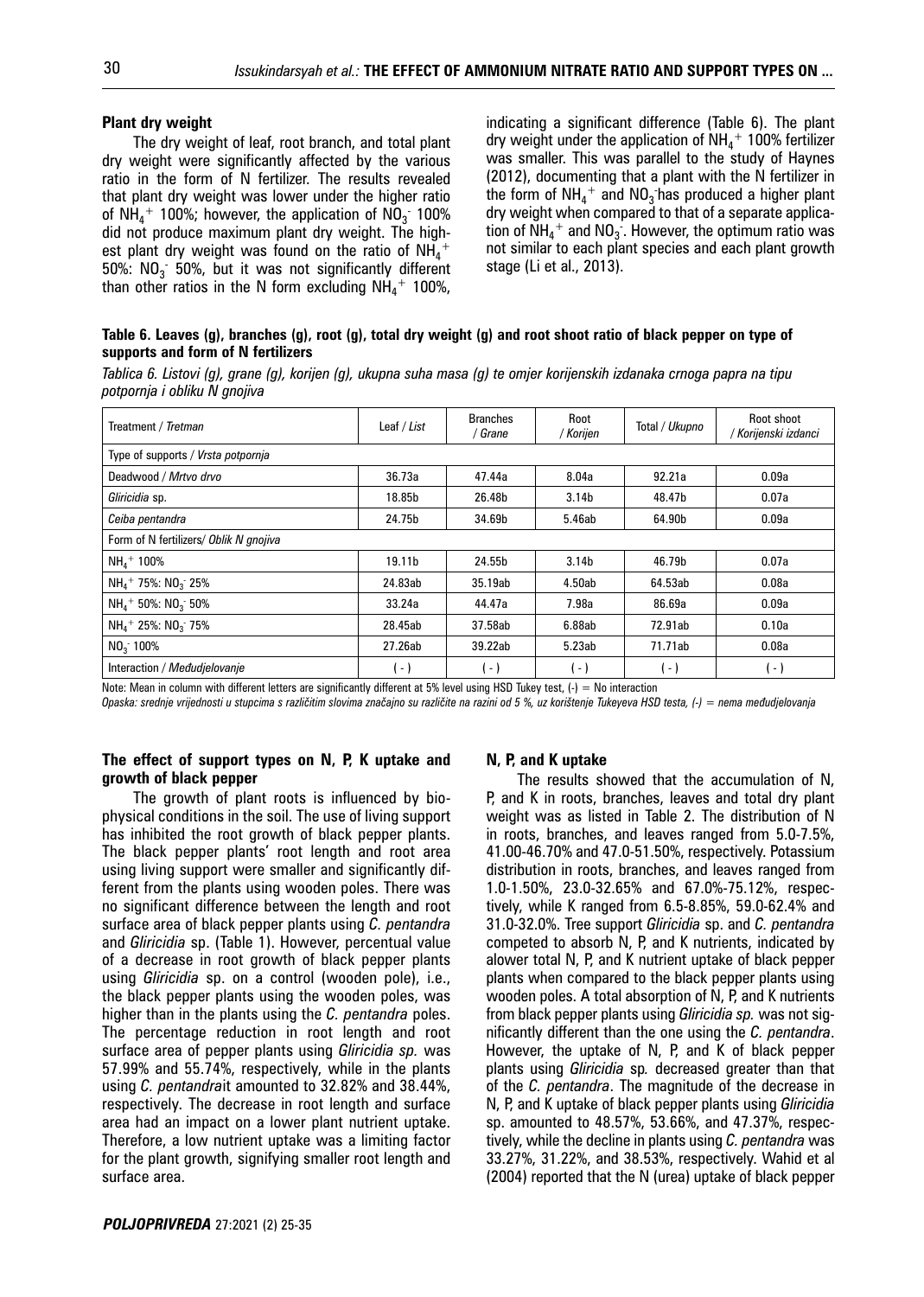plants using erythrina support was low, ranging from 24-40%, while those where  $15N$  was applied only ranged from 6-12%. It is related to a competition with the live tree support.

## **Net assimilation rate (NAR) and crop growth rate (CGR)**

Plants that absorb more N, P, and K nutrients have a higher NAR and CGR. The use of *Gliricidia sp.* and *C. pentandra* caused a lower N, P, and K uptake when compared to the plants using wooden poles, so that the NAR and CGR of pepper plants using *Gliricidia sp.* and *C. pentandra* were lower than that of the black pepper plants using wooden poles. There was no difference in NAR and CGR between the black pepper plants using *Gliricidia sp.* with *C. pentandra*. However, the NAR and CGR of pepper plants with *Gliricidia sp.* showed a greater percentage of decrease than the black pepper plants with *C. pentandra.*A NAR reduction of black pepper plants using *Gliricidia* sp. amounted to 40.64% and the CGR amounted to 55.68%, while the plants using *C. pentandra* had the percentages of 46.17% and 54.34%, respectively (Table 3). This result is in line with Wahid's (1984) report that the growth of black pepper plants with a living support was lower than that of the plants using wooden poles.

#### **Plant morphology**

The results have demonstrated that when the assimilation produced was limited, it was indicated by a low NAR that did not affect the length, number of internodes, internodes length, and the number of black pepper plants' orthotropic branches because there was no significant difference between the plants using living support and the plants using wooden poles. Assimilate differences that occur in black pepper plants using living support affect the diameter of orthotropic branches and the number and length of plagiotropic branches. Black pepper plants using a living support had smaller orthotropic branch diameters and a lower number and length of plagiotropic branches than the black pepper plants using wooden poles (Table 4). The percentage decrease in orthotropic branch diameter, number, and length of black pepper plant plagiotropic branches using *Gliricidia sp.* was 13.40%, 26.24%, and 14.72%, respectively, while a decrease in *C. pentandra* was smaller, amounting to 11.49%, 18.17%, and 9.22%, respectively.

The use of living support inhibits the formation and growth of black pepper plant leaves. According to Yudianto et al (2014), the support tree causes black pepper plants 'deficiency in sunlight intensity. Pruning the support tree branchesincreases the penetration of sunlight to the black pepper. The average irradiation intensity with pruning frequency of one, two, and three times were 30–35%, 50–55%, and 65–70%, respectively (Wahid, 1987). In this study, the support tree branches were pruned three times, so that a sufficientlight for black pepper growth was obtained. The number and area of black pepper plants using a living support were smaller and significantly different than that of the plants

using wooden poles. The number of leaves and leaf area were the same between the black pepper plants that used *Gliricidia sp.* and *C. pentandra*. The number and the leaf area of black pepper plants using *Gliricidia sp.*has decreased by 44.32% and 43.93% andby 27.19% and 33.44% while using the *C. pentandra* (Table 5). The types of support did not have a significant effect on the SLA.

#### **Plant dry weight**

The dry weight is related to the morphology of the plants formed. Dry weight of leaves, branches, roots, and total black pepper plants using living support of *Gliricidia sp.* and *C. pentandra* were significantly smaller compared to black pepper plants using wooden poles. The dry weight of the black pepper plant was not significantly different between the *Gliricidia sp.* and *C. pentandra*. A total dry weight of black pepper plants using *Gliricidia sp.* decreased by 45.27% while using *C. pentandra* decreased by 35.56% of the total weight of black pepper plants using wooden poles (Table 6). Thus, from the dry weight data, it is shownthat the use of *Gliricidia sp.*Has inhibited the growth of black pepper plants,whereby it was greater than that of *C. pentandra*. From the results of this study, it was found that an underground competition in this case was the root system, and the N, P, K nutrients gave significant inhibition to the growth of black pepper plants when compared to the above-ground competition, which was light. In fact, according to Issukidarsyah et al. (2020), black pepper plants that have usedthe wooden poles with a light intensity ranging from 50-75% had a positive effect on the pepper plant growth. It is indicated by an increase in plant dry weight two to three times concerning the plants that receive a 100% light intensity. These results explain that a nutrient competition has had a greater effect than the light competition. Therefore, a key to the success of black pepper cultivation using a living support is to maximize the black pepper plants' nutrient uptake through the provision of larger fertilizer doses, climbing poles management, and a good tree support management.

#### **CONCLUSION**

In the field conditions, black pepper prefersthe N fertilizer in the form of a ratio of  $NO_3$  50%  $NH_4$ +50%, compared to the ratio of other forms of N fertilizer. Nutrient absorption of pepper plants using living support was lower due to a competition with the tree support. The capability of the main crop in absorbing nutrients was low when growing with a living support, since the length and root surface area of black pepper was smaller, so that the crop growth was lower.

#### **ACKNOWLEDGEMENT**

Gratitude is expressed to the Indonesian Agricultural Agency for Research and Development, Ministry of Agriculture, for a financial support of this study.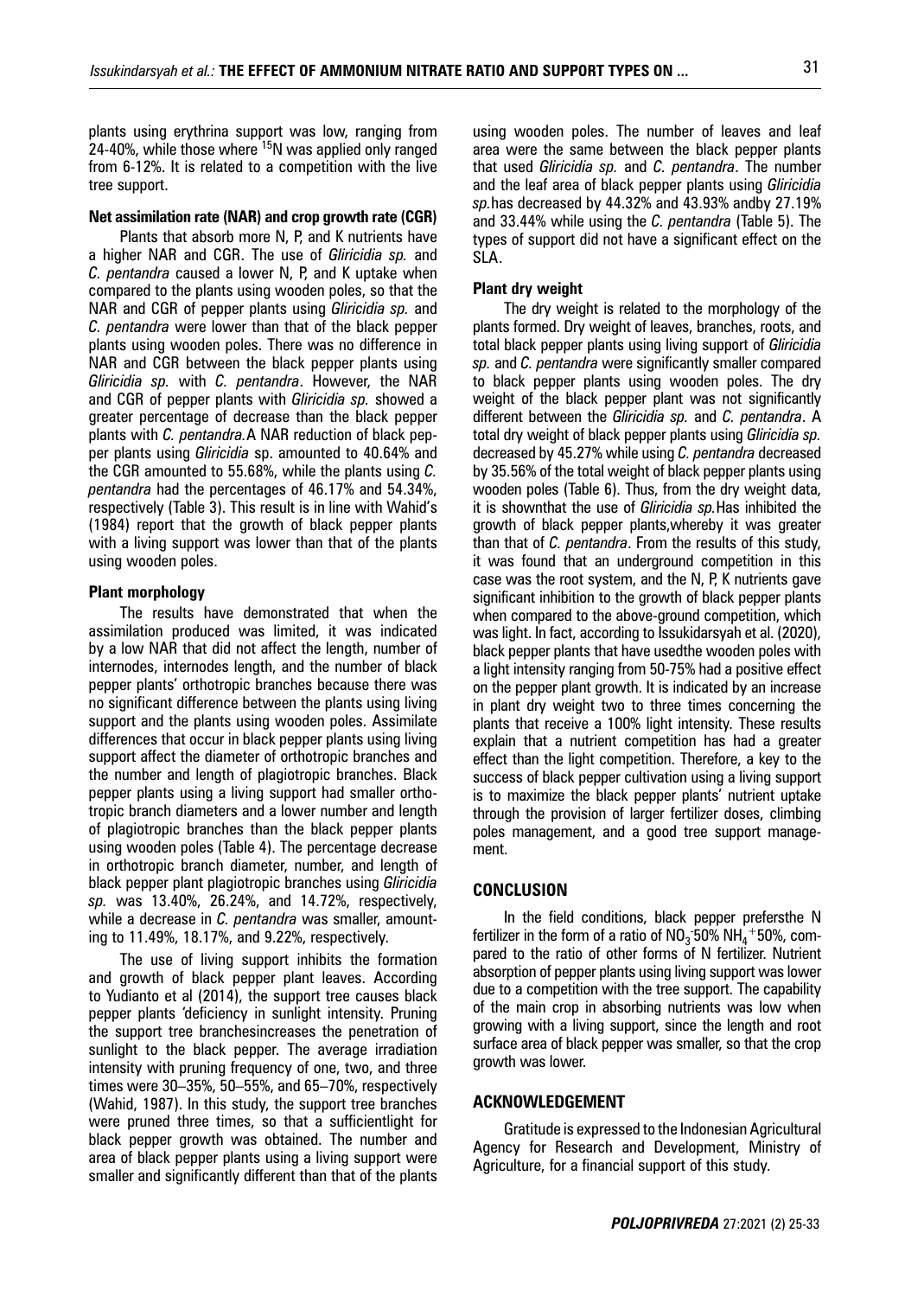#### **REFERENCES**

- 1. Britto, D. T., & Kronzucker, H. J. (2002). NH4+ toxicity in higher plants: a critical review. Journal of plant physiology, 159(6), 567-584. https://doi.org/10.1078/0176-1617-0774
- 2. Dong, C., Lu, Y., Zhu, Y., Zhou, Y., Xu, Y., & Shen, Q. (2012). Effect of homogeneous and heterogeneous suppfdonly of nitrate and ammonium on nitrogen uptake and distribution in tomato seedlings. *Plant Growth Regulation*, *68*(2), 271–280. https://doi.org/10.1007/s10725-012-9715-1
- 3. Eviati, S., & Sulaeman, M. (2009). Analisis Kimia Tanah, Tanaman, Air, dan Pupuk. Balai Penelitian Tanah. Bogor, 246.
- 4. Fageria, N. K., & Baligar, V. C. (2005). Enhancing nitrogen use efficiency in crop plants. *Advances in Agronomy*, *88*, 97-185. https://doi.org/https://doi.org/10.1016/S0065- 2113(05)88004-6
- 5. Haynes, R. J. R. J. (2012). *Mineral nitrogen in the plant-soil system*. Elsevier.
- 6. Hoffmann, C., Ladewig, E., Claassen, N., &Jungk, A. (1994). Phosphorus uptake of maize as affected by ammonium and nitrate nitrogen - Measurements and model calculations. *Zeitschrift für Pflanzenernährung und Bodenkunde*, *157*(3), 225–232. https://doi.org/https://doi.org/10.1002/jpln.19941570310.
- 7. Indradewa, D. (2002). *Gatra agronomis dan fisiologis pengaruh genangan dalam parit pada tanaman kedelai* (Doctoral dissertation, Universitas Gadjah Mada).
- 8. Issukindarsyah, Sulistyaningsih, E., Indradewa, D., & Putra, E. T. S. (2020). The growth of three varieties of black pepper (*Piper nigrum*) under different light intensities related to indigenous hormones role. *Biodiversitas Journal of Biological Diversity*, *21*(5). https://doi.org/10.13057/biodiv/d210502.
- 9. Li, S. X., Wang, Z. H., & Stewart, B. A. (2013). Responses of crop plants to ammonium and nitrate N. *Advances in agronomy*, 118, 205-397. https://doi.org/10.1016/B978-0-12-405942-9.00005-0.
- 10. Malhi, S. S., Grant, C. A., Johnston, A. M., & Gill, K. S. (2001). Nitrogen fertilization management for no-till cereal production in the Canadian Great Plains: a review. *Soil and Tillage Research*, *60*(3–4), 101-122. https://doi.org/10.1016/S0167-1987(01)00176-3
- 11. Marschner, H. (1995). *Mineral nutrition of higher plants*. Academic Press.
- 12. Mengel, K., Kirkby, E. A., Kosegarten, H., & Appel, T. (2001). Nitrogen. In *Principles of Plant Nutrition* (pp. 397-434). Springer, Dordrecht. https://doi.org/10.1007/978-94-010-1009-2.
- 13. SAS Institute Inc. (1990). North Caroline. USA.
- 14. Shi-Wei, G. U. O., Yi, Z. H. O. U., Ying-Xu, G. A. O., Yong, L. I., & Qi-Rong, S. H. E. N. (2007). New insights into the nitrogen form effect on photosynthesis and photorespiration. *Pedosphere*, *17*(5), 601-610. https://doi.org/10.1016/S1002-0160(07)60071-X
- 15. Wahid, P. (1984). Pengaruh naungan dan pemupukan terhadap pertumbuhan dan produksi tanaman lada (*Piper nigrum* Linn.).
- 16. Wahid, P. (1990). Pengaruh pemupukan dan pemangkasan tajar hidup terhadap produksi tanaman lada. *Pemberitaan Littri, 1*(4).
- 17. Wahid, P. A., Suresh, P. R., & George, S. S. (2004). Absorption and partitioning of applied 15N in a black pepper + erythrina system in Kerala, India. *Agroforestry Systems*, *60*(2), 143–147. https://doi.org/10.1023/B:AGFO.0000013277.20452.31
- 18. Walch-Liu, P., Neumann, G., Bangerth, F., & Engels, C. (2000). Rapid effects of nitrogen form on leaf morphogenesis in tobacco. *Journal of experimental Botany*, *51*(343), 227-237. https://doi.org/10.1093/jexbot/51.343.227.
- 19. Wang, Z., Miao, Y., & Li, S. (2015). Effect of ammonium and nitrate nitrogen fertilizers on wheat yield in relation to accumulated nitrate at different depths of soil in drylands of China. *Field Crops Research*, *183*, 211–224. https://doi.org/10.1016/j.fcr.2015.07.019.
- 20. Xu, G., Wolf, S., &Kafkafi, U. (2001). Effect of varying nitrogen form and concentration during growing season on sweet pepper flowering and fruit yield. *Journal of Plant Nutrition*, *24*(7), 1099–1116. https://doi.org/10.1081/PLN-100103806
- 21. Yudiyanto, Y., Rizali, A., Munif, A., Setiadi, D., & Qayim, I. (2015). Environmental factors affecting productivity of two Indonesian varieties of black pepper (*Piper nigrum* L.). *AGRIVITA*, *Journal of Agricultural Science*, *36*(3), 278-284.

http://dx.doi.org/10.17503/Agrivita-2014-36-3-278-284

- 22. Zaubin, R., Nuryani, Y., & Wahid, P. (1990). Penggunaan berbagai jenis panjatan untuk tanaman lada di Bangka. *Pembrt. Littri. XV (4)*, 137-142.
- 23. Zhang, F., Niu, J., Zhang, W., Chen, X., Li, C., Yuan, L., &Xie, J. (2010). Potassium nutrition of crops under varied regimes of nitrogen supply. *Plant and Soil*, *335*(1- 2), 21-34. https://doi.org/10.1007/s11104-010-0323-4.